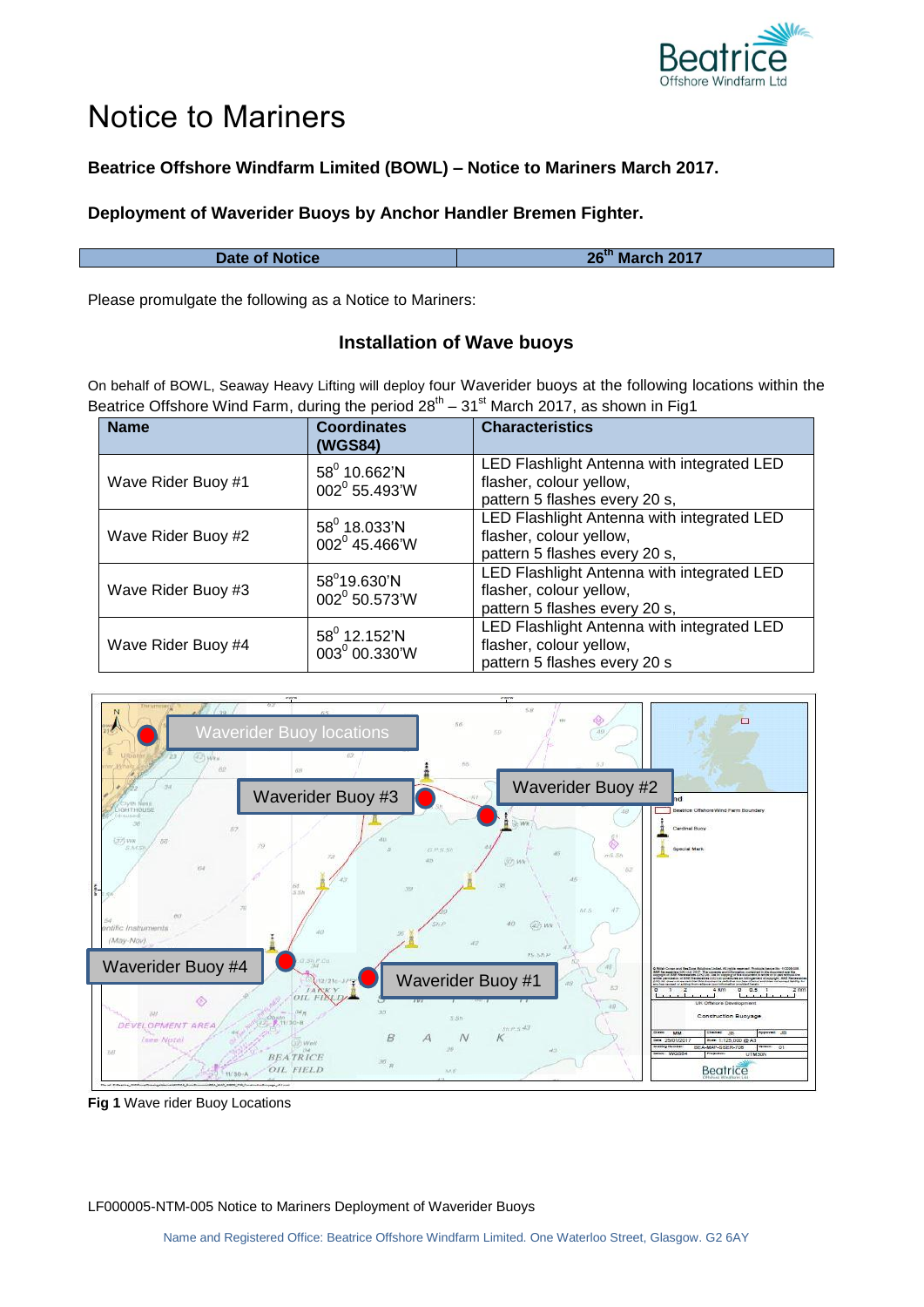

Waverider Buoy approximately 0.9m in diameter with an antenna of approximately 200cm in height as shown in Fig 2.



**Fig 2. Waverider Buoy.**

| <b>BREMEN FIGHTER</b>                                |                                               |  |
|------------------------------------------------------|-----------------------------------------------|--|
| <b>General Description and</b><br><b>Dimensions:</b> | Anchor Handling Tug LOA 48.81m Breadth 14.06m |  |
| <b>Call Sign:</b>                                    | <b>V2OY1</b>                                  |  |
| <b>MMSI:</b>                                         | 404742000                                     |  |
| <b>Onshore Representative:</b>                       | Steve Bell - sbell@shl.nl                     |  |



**Waverider Installation Vessel Fig 3.**

The Bremen Fighter will exhibit appropriate lights and shapes prescribed by the International Regulations for Preventing Collisions at Sea; relative to the operation. They will also transmit an AIS message.

LF000005-NTM-005 Notice to Mariners Deployment of Waverider Buoys